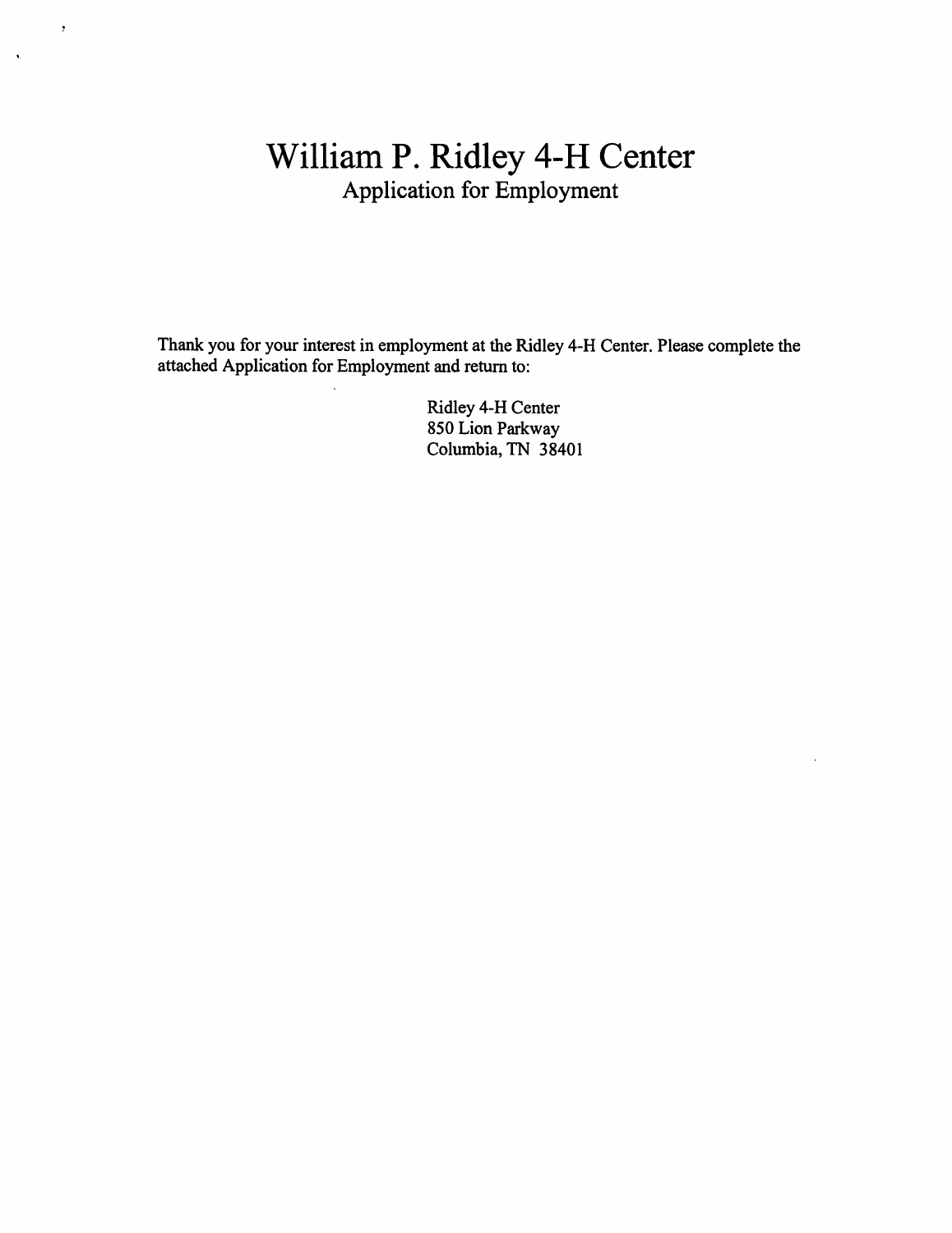# **The University of Tennessee Application for Employment**



**Please type or print in black ink:** 

| Date of Application:<br>Position Number and Title:                                                                            |                |                                                                                                                      |           |            |                 | For HR Use Only<br>Applicant No. __              |  |
|-------------------------------------------------------------------------------------------------------------------------------|----------------|----------------------------------------------------------------------------------------------------------------------|-----------|------------|-----------------|--------------------------------------------------|--|
| Please check all applicable options:                                                                                          |                | Full Time                                                                                                            | Part Time | Temporary  | Date Available: |                                                  |  |
| Name:                                                                                                                         |                |                                                                                                                      |           |            |                 |                                                  |  |
|                                                                                                                               | Last           |                                                                                                                      | First     |            | Middle Initial  | Social Security No.                              |  |
| <b>Mailing Address:</b>                                                                                                       |                | the control of the control of the control of the control of the control of                                           |           |            |                 | Primary Phone No.,<br>including Area Code        |  |
|                                                                                                                               |                |                                                                                                                      |           |            |                 | Alternative Phone No.,<br>including Area Code    |  |
| Email Address:                                                                                                                |                | <u> 1980 - Jan James James James James James James James James James James James James James James James James J</u> |           |            |                 |                                                  |  |
| <b>Other Contact:</b>                                                                                                         | Name           |                                                                                                                      |           |            |                 | Phone Number, including Area Code                |  |
|                                                                                                                               | <b>Address</b> |                                                                                                                      |           |            |                 |                                                  |  |
| To aid in our verification efforts, list any other names used while employed, e.g., maiden name, legal name<br>changes, etc.: |                |                                                                                                                      |           |            |                 |                                                  |  |
| Previous UT or State employee? Yes                                                                                            |                |                                                                                                                      | <b>No</b> |            |                 | If yes, please give dates and department/agency: |  |
| Previous Federal employee?                                                                                                    |                | Yes                                                                                                                  | <b>No</b> |            |                 | If yes, please give dates and department/agency: |  |
| Relatives working for UT:                                                                                                     |                |                                                                                                                      |           |            |                 |                                                  |  |
|                                                                                                                               |                | Name                                                                                                                 |           | Department |                 | Relationship                                     |  |
|                                                                                                                               |                | Name                                                                                                                 |           | Department |                 | Relationship                                     |  |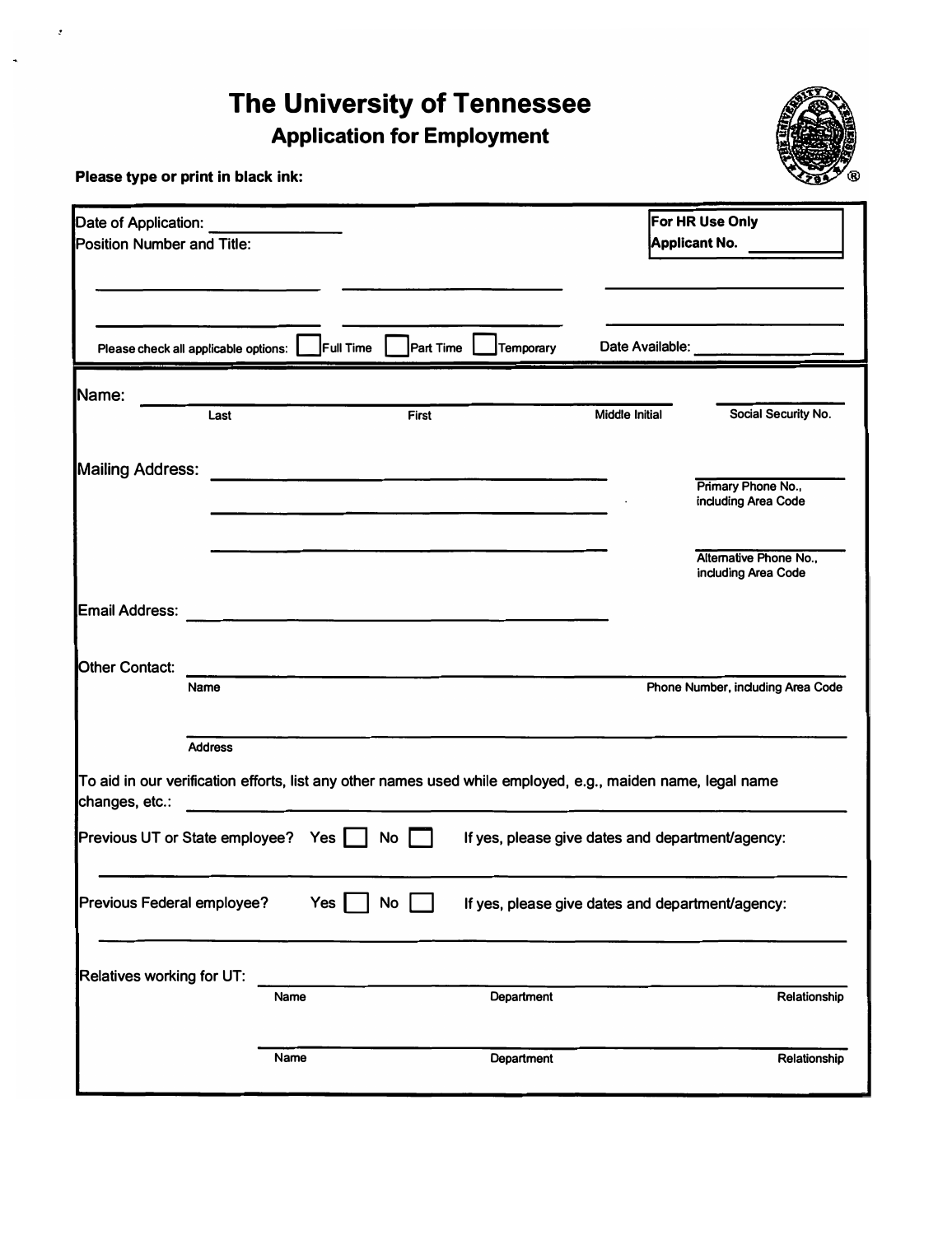| Please identify how you learned of this position and specify the source below: |                             |                 |                             |  |  |  |
|--------------------------------------------------------------------------------|-----------------------------|-----------------|-----------------------------|--|--|--|
| <b>Personal Referral</b><br>Newspaper                                          | <b>Professional Journal</b> | <b>Job Fair</b> | Job Line                    |  |  |  |
| Vacancy List<br><b>Internet</b>                                                | <b>Employment Security</b>  | UT Employee     | <b>Professional Meeting</b> |  |  |  |
| <b>Other</b>                                                                   |                             |                 |                             |  |  |  |
| Please specify source:                                                         |                             |                 |                             |  |  |  |

 $\bar{\mathcal{L}}$ 

# **EDUCATION**

| <b>Name and Location</b>            | From<br><b>Month/Year</b> | To<br><b>Month/Year</b> | <b>Major/Degree</b> | Did you<br>graduate? |
|-------------------------------------|---------------------------|-------------------------|---------------------|----------------------|
| <b>High School/GED:</b>             |                           |                         |                     |                      |
| <b>Vocational/Technical School:</b> |                           |                         |                     |                      |
| <b>College/University:</b>          |                           |                         |                     |                      |
| Postgraduate:                       |                           |                         |                     |                      |
| Other:                              |                           |                         |                     |                      |

| Honors:                                                                                                                                                                                                                  |                                |
|--------------------------------------------------------------------------------------------------------------------------------------------------------------------------------------------------------------------------|--------------------------------|
| <b>Activities:</b>                                                                                                                                                                                                       |                                |
| If applicable for the position applied for, note any<br>current certification, license (I.e., driver's license),<br>and/or registration:                                                                                 | <b>Expiration Date:</b>        |
| Skills: List any skills, training, or other qualifications that you feel are applicable to the position for which you applied:<br><b>Typing</b><br><b>WPM</b><br>Specialized word processing or computer-related skills: | <b>Dictation</b><br><b>WPM</b> |
| Other:                                                                                                                                                                                                                   |                                |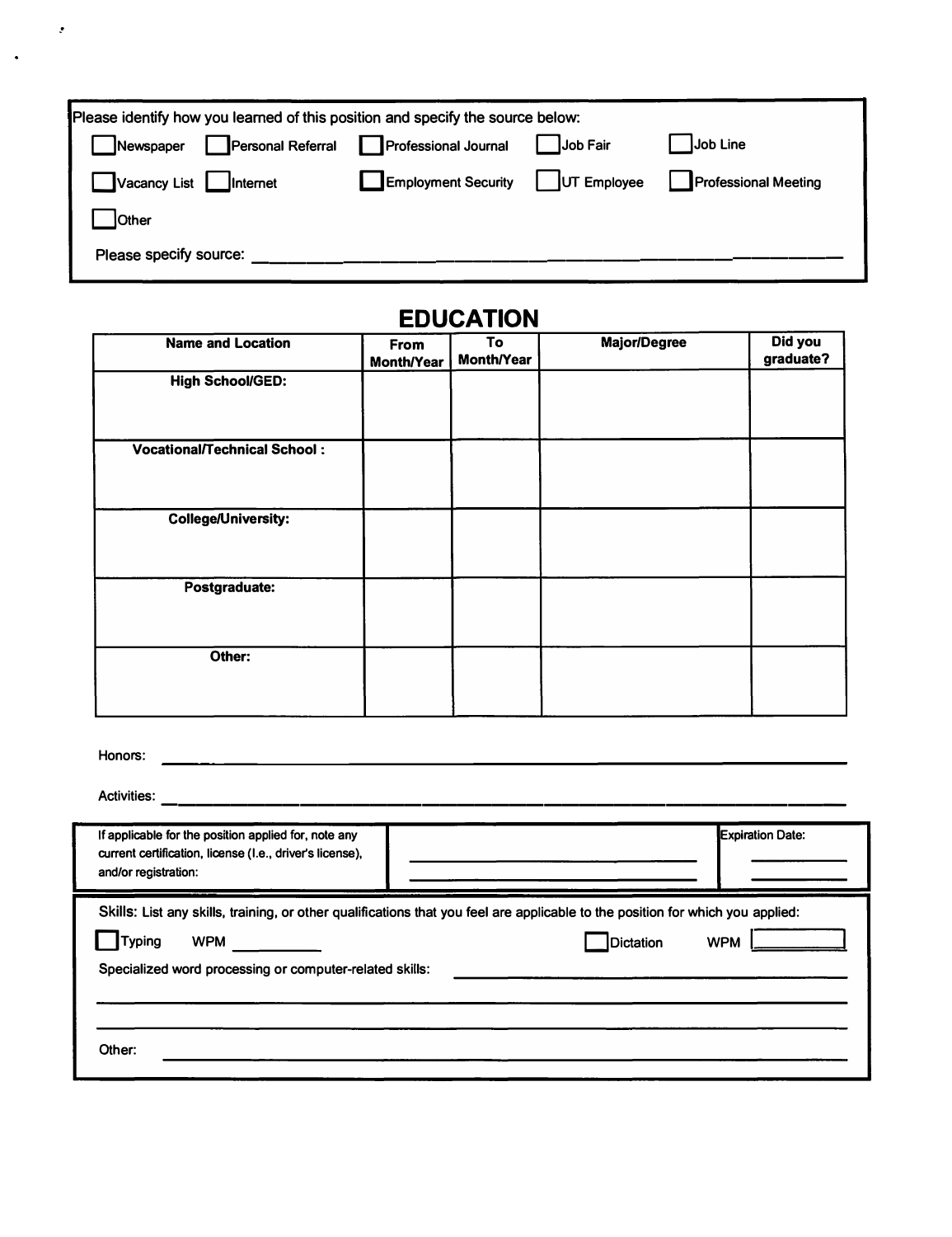**Employment: List present or most recent employment first. List all employment experience including military and volunteer service. Show employment history for the past ten years or from the time you left school (if employed less than ten years). You may attach supporting documents (resume, letters of reference, etc.). If you choose to attach a resume, you may use (See Resume) in job title and duties section. This information will be used in reference checks necessary for further consideration. Failure to answer all items in the following section may eliminate you from further consideration. If necessary, please attach a supplemental page for listing additional employment history.** 

 $\cdot$ 

## **Employment History**

| Employer                                 | Telephone, including<br>area code                                  |
|------------------------------------------|--------------------------------------------------------------------|
| <b>Address</b>                           | Salary                                                             |
| <b>Job Title</b><br>and<br><b>Duties</b> | Employed<br><b>FROM</b><br><b>TO</b><br>(Month<br>and Year)        |
| Name of Supervisor                       | <b>Reason for Leaving</b>                                          |
| May we Contact:<br>Yes<br><b>No</b>      |                                                                    |
| <b>Employer</b>                          | Telephone, including<br>area code                                  |
| <b>Address</b>                           | <b>Salary</b>                                                      |
| <b>Job Title</b><br>and<br><b>Duties</b> | <b>Employed</b><br><b>TO</b><br><b>FROM</b><br>(Month<br>and Year) |
| Name of Supervisor                       | <b>Reason for Leaving</b>                                          |
| <b>Employer</b>                          | Telephone, including<br>area code                                  |
| <b>Address</b>                           | Salary                                                             |
| <b>Job Title</b><br>land<br>Duties       | <b>Employed</b><br><b>TO</b><br><b>FROM</b><br>(Month<br>and Year) |
| Name of Supervisor                       | <b>Reason for Leaving</b>                                          |
| Employer                                 | Telephone, including<br>area code                                  |
| <b>Address</b>                           | Salary                                                             |
| <b>Job Title</b><br>and<br><b>Duties</b> | <b>Employed</b><br><b>TO</b><br><b>FROM</b><br>(Month<br>and Year) |
| Name of Supervisor                       | <b>Reason for Leaving</b>                                          |
| <b>Employer</b>                          | Telephone, including<br>area code                                  |
| <b>Address</b>                           | Salary                                                             |
| <b>Job Title</b><br>and<br><b>Duties</b> | <b>Employed</b><br><b>FROM</b><br><b>TO</b><br>(Month<br>and Year) |
| Name of Supervisor                       | <b>Reason for Leaving</b>                                          |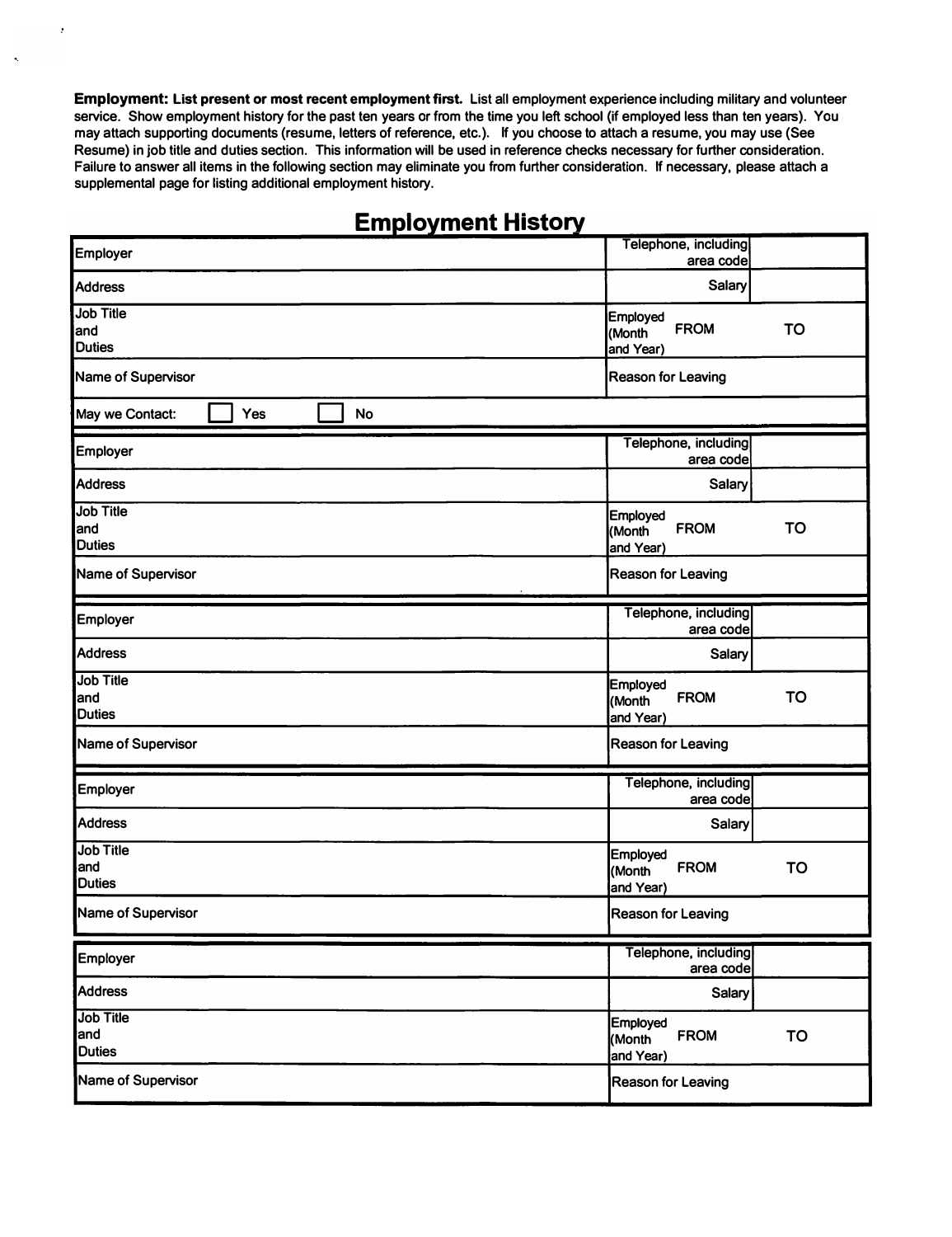**References: List three individuals, other than relatives, whom we can contact. They should have knowledge of your work experience and/or education (former employers, supervisors, professors, colleagues, etc.).** 

| Name | Mailing Address and Zip Code | Occupation | <b>Association with You</b> |
|------|------------------------------|------------|-----------------------------|
| 11.  |                              |            |                             |
| 2.   |                              |            |                             |
| 3.   |                              |            |                             |

## **Certification of Applicant**

**I certify that all answers to the questions in this application are true, and I further understand that any false statement and/or omission in this application and all other accompanying documentation will be sufficient grounds for rejection of the application or termination of employment. I authorize the University to make any and all necessary and appropriate investigations to verify the information contained herein, including criminal records and work experience checks. I also understand prior to employment, I must provide information related to identity and employability. Failure to provide appropriate documentation for verification of employment eligibility {1-9 form) shall result in immediate termination of employment and/or offer of employment.** 

**Signature Date Date** 

 $\cdot$ 

**The University of Tennessee does not discriminate on the basis of race, sex, color, religion, national origin, age, disability, or veteran status in provision of educational programs and services or employment opportunities and benefits. This policy extends to both employment by and admission to the University. The University does not discriminate on the basis of race, sex, or disability in the educational programs and activities pursuant to the requirements of Title VI of the Civil Rights Act of 1964, Title IX of the Education Amendments of 1972, Section 503 of the Rehabilitation Act of 1973, and the Americans with Disabilities Act {ADA) of 1990.** 

**Inquiries and charges of violation concerning Title VI, Title IX, Section 504, ADA or the Age Discrimination in Employment {ACEA) or any other referenced policies should be directed to the Office of Equity and Diversity (OED), 2110 Terrace Ave., Knoxville, TN 37996-3560, telephone (865) 974-2498 (VITTY available) or (865) 974-2440. Requests for accommodation of a disability should be directed to the ADA Coordinator, UT Human Resources, 600 Henley Street, Knoxville, TN 37996-2145.**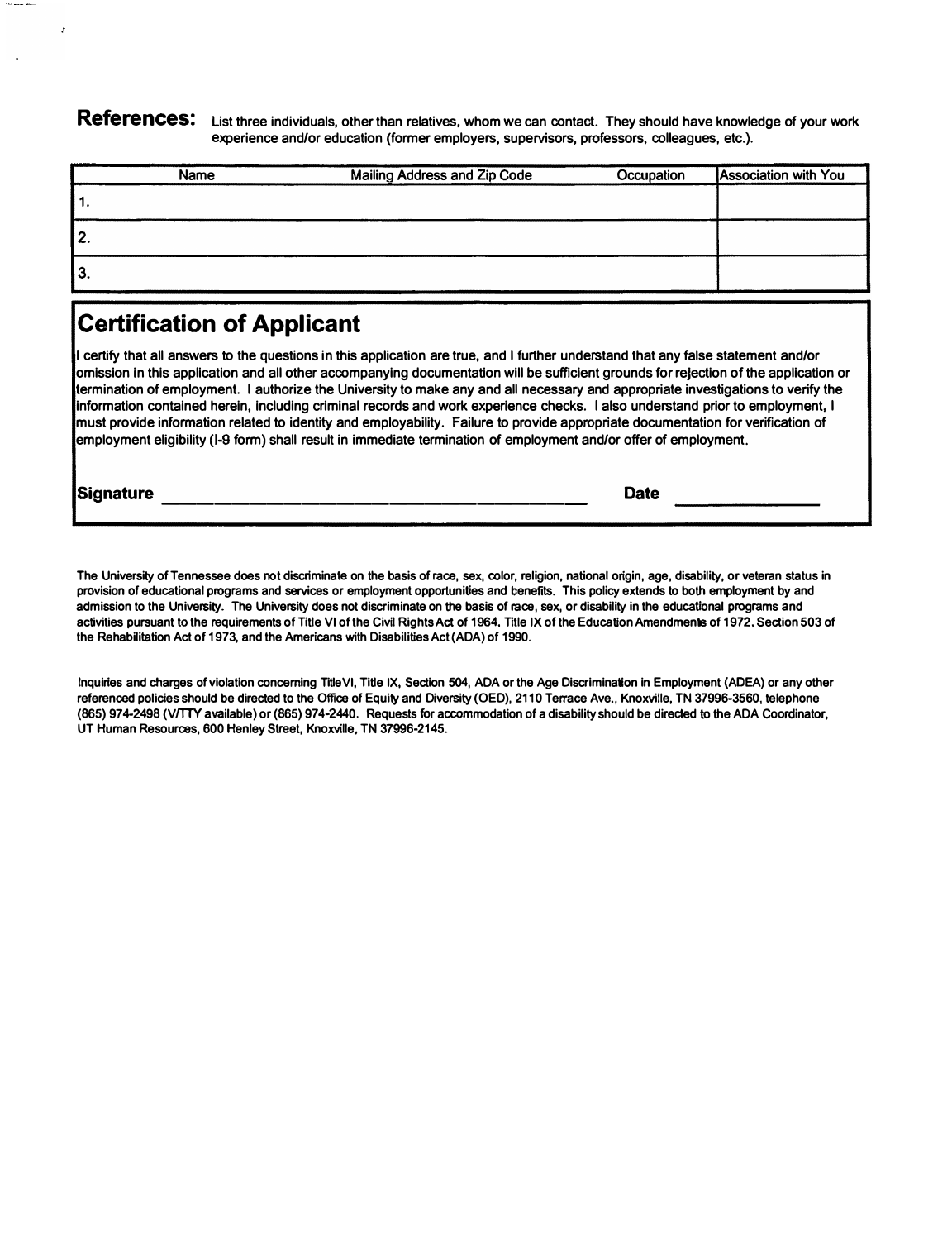Please check position(s) you would be interested in applying for:

- \_Airbrush Instructor Cafeteria Assistant Concession Stand Attendant \_\_ Crafts Instructor \_\_\_ Archery Instructor Service Learning Counselor - Recreaton Instuctor \* \_\_\_ Swimming Instructor & Life Guard \* \_\_ Wildlife Instructor \* **Qualifications and Training:** \_\_ ARC/WSI Certificate \_\_\_ ARC Lifeguard Certificate \_\_\_\_ BSA/Aquatic Instructor BSA Lifeguard Certificate \_\_\_\_ YMCA Lifesaving/Lifeguard Certificate \_\_\_ ARC First Aid Certificate
- TWRA Hunter Safety Graduate
- $\equiv$  CPR

 $\mathbf{r}$ 

4-H Teen Leader \_\_\_\_\_\_ Number of years

\* requires current American Red Cross, YMCAm or BSA lifeguard certification

Write comments including 4-H work, training or experience which might have a bearing on the position(s) for which you are applying in the space provided below:

### **Comments:**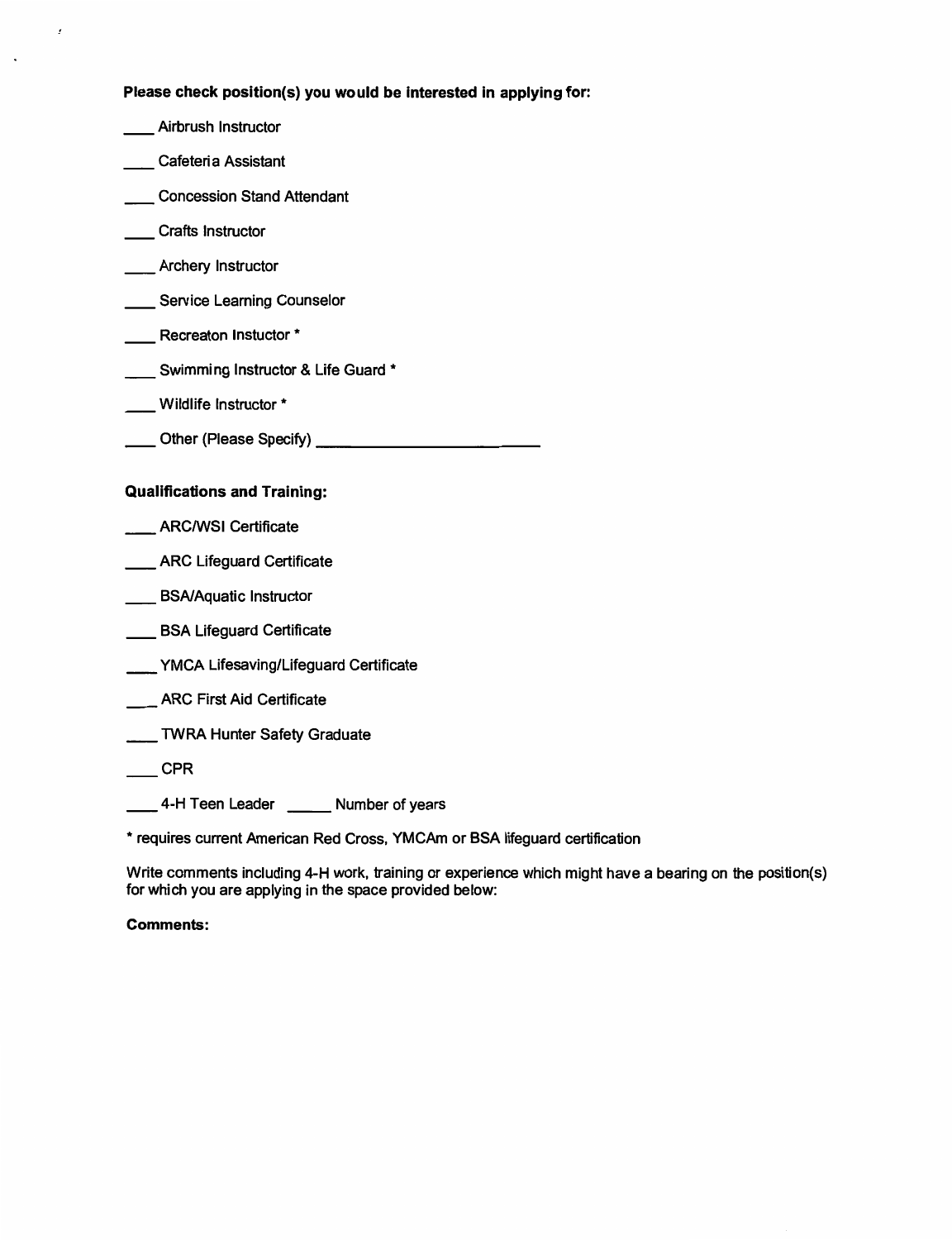### **The University of Tennessee Disclosure Statement**

 $\hat{\mathcal{E}}$ 

 $\ddot{\phantom{0}}$ 

 $\ddot{\phantom{1}}$ 

**The University of Tennessee requires the following information be obtained from each applicant for employment at the University. Any applicant who does not provide the following information will not be considered for employment.** 

**1. Have you ever been convicted of a criminal offense or do you have criminal charges pending against you?**

|    | pending against you?                                                             |
|----|----------------------------------------------------------------------------------|
|    | Yes<br><b>No</b>                                                                 |
| 2. | Have you ever been dismissed from employment for cause?                          |
|    | Yes<br><b>No</b>                                                                 |
|    | If the answer is yes to either question, please give appropriate details.        |
|    |                                                                                  |
|    |                                                                                  |
|    |                                                                                  |
|    |                                                                                  |
|    | I hereby certify that the above statements are true to the best of my knowledge. |
|    |                                                                                  |
|    | Date<br>Signature                                                                |
|    |                                                                                  |
|    |                                                                                  |
|    | Please print name                                                                |

**Information provided on this document does not necessarily disqualify an applicant from employment at The University of Tennessee.** 

 $\ddot{\phantom{1}}$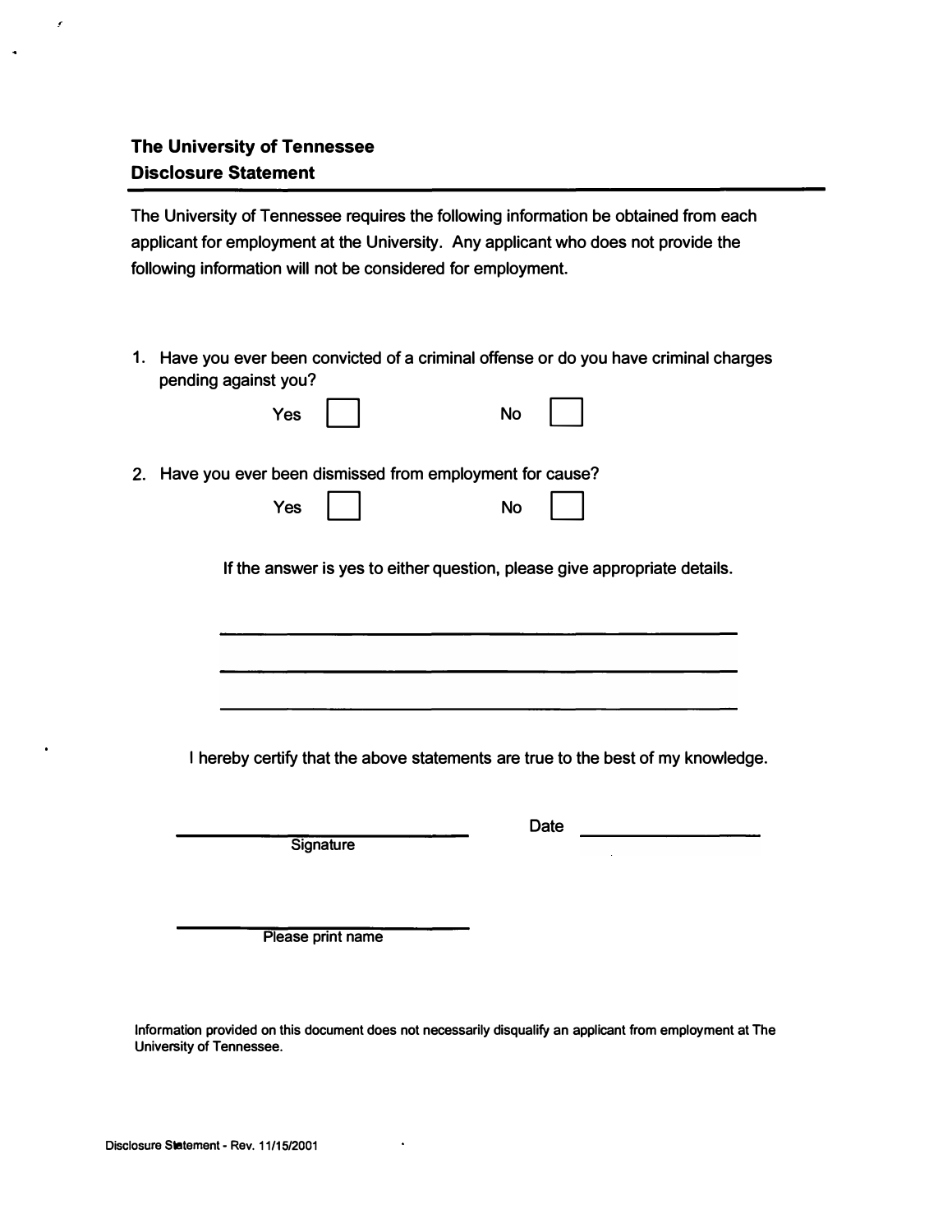### **AND AUTBQRIZATION TO BELEASE INFORMATION FAIR CREDIT REPORTING ACT DISCLOSURE**

### **DISCLOSURE**

**In connection with your application for employment at the University of Tennessee., the Univenity may verify information within the application or other materials relating to your application for employment. AB part of that verification process, the University will request, tiom a background check vendor, an investigative consumer**  report ("Background Check Report") on you as defined in the Fair Credit Reporting Act.

For University purposes, a Background Check Report will consist of a criminal background check, employment **verification, education verification, reference check, public records check, driving records check, and professional**  license check. It will not include a credit check, although information that pertains to your credit may be contained among public records (i.e., bankruptcy filings). The information obtained in the Background Check **Report will be utilized only during the initial employment application process. In the event that informacion from the report is utilized in whole or in part in making an adverse decision, before making the adverse decision. we will provide to you a copy of the Background Check Report and a description in writing of your rights under the**  Fair Credit Reporting Act, 15 U.S.C. § 1681 et seq.

#### **AUTHORIZATION**

**By my signature below, I expressly authorize and instruct the background check vendor to perform and release to the University a Background Check Report on me at the request of the Univenity in conjunction with my job application. I understand that, to the extent allowed by law. infonnation contained in my job application or otherwise disclosed by me, if any, may be used for the purpose of conducting a background check.** 

**By my signature below, I also authorize the disclosure to the University and/or to the background check vendor of criminal history, and all other publicly available information the University deems pertinent by any individual,**  information concerning my employment history, earning history, education, motor vehicle history and standing, corporation or other private or public entity, including without limitation the following: employers; learning **institutions, including colleges and universities; law enforcement agencies; federal, state and local courts; the military; motor vehicle records agencies; and other public sources. I hereby release and hold the background**  check vendor and the University, its officers, directors, employees, and trustees harmless from any and all liability **with respect to the Background Check Report, investigations. verifications, and/or the use of any information relevant to my employment.** 

**By my signature below, I acknowledge that this Authorization Form, in original, faxed, photocopied or electronic form, will be valid for any reports that may be requested by the University of Tennessee.** 

| <b>Signature of Applicant:</b>             | للمستحدث والمستحدث والمستحدث والمستحدث والمستحدث | Date:               |              |     |  |
|--------------------------------------------|--------------------------------------------------|---------------------|--------------|-----|--|
| <b>Print Full Name:</b>                    |                                                  |                     |              |     |  |
| Other Names Used (alias, maiden, nickname) |                                                  |                     |              |     |  |
| Driver's License Number                    | <b>State Issued</b>                              | Date of Birth: $1/$ |              |     |  |
| <b>Current Residence Address:</b>          |                                                  |                     |              |     |  |
|                                            | (Number & Street)                                | <b>City</b>         | <b>State</b> | Zip |  |

**List all Residence Addresses in Past Seven Years (attach additional sheets if necessary)**